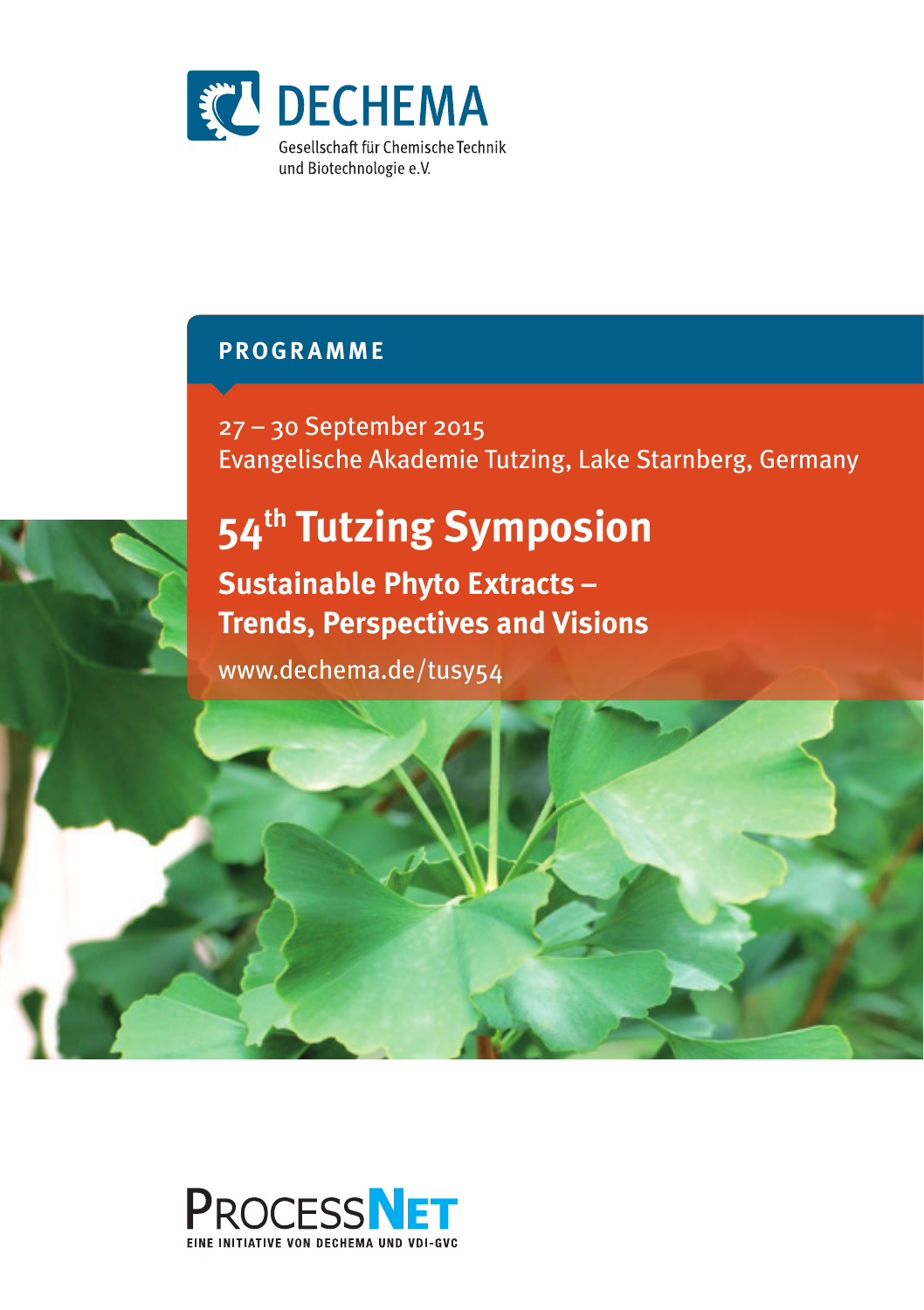## invitation

The Subject Division *Plant based Extracts – Products and Processes* of ProcessNet (an initiative of DECHEMA – Society for Chemical Engineering and Biotechnology and VDI·GVC – Division Chemical and Process Engineering of the Association of German Engineers), is pleased to invite you to the 54th Tutzing Symposion: Sustainable Phyto Extracts – Trends, Perspectives and Visions, which will take place from 27 – 30 September 2015, Tutzing, Germany.

Plant based extracts, i.e. phyto extracts, are important ingredients in a wide variety of market segments from pharmaceuticals, foods and fragrants to base chemicals. The generation of added value is as wide spread from breeding over processing up to marketing, whereas the products are per definition biodegradable. Parts of this economy are highly regulated and the regulation varies depending on local or regional legislation. Nevertheless, almost all European industries involved are under increasing international competition pressure.

The Symposion is designed to foster exchange and discussion in the areas of sustainable plant production, novel manufacturing technologies, sustainable extraction, distillation and purification processes, application and marketing of extracts. The focus themes are complemented by ethical views, practical "exercises" with products containing or consisting of extracts and a workshop session to discuss and develop innovation strategies.

The Tutzing Symposion will again provide a unique platform and ample time to exchange ideas between leading scientists and decision makers.

The venue is located directly at the shores of Lake Starnberg 40 km south of Munich and is only about 30 (60) minutes away by train from Munich central station (airport). See www.ev-akademie-tutzing.de/en/ for further details.

We are looking forward to meeting you in Tutzing.

#### acknowledgements

DECHEMA would like to thank all members of the scientific committee for the excellent cooperation in compiling the programme and all speakers for their contributions.

#### scientific committee

| Hagels, Dr. Hansjörg             | Boehringer Ingelheim Pharma GmbH & Co. KG/D                |
|----------------------------------|------------------------------------------------------------|
| Kaßing, Dr.-Ing. Markus          | Symrise AG, Holzminden/D                                   |
| Nick, Dr. Leo                    | DECHEMA e.V., Frankfurt am Main/D                          |
| Schäffler, Michael               | Cfm Oskar Tropitzsch GmbH, Marktredwitz/D                  |
| Schulz, Prof. Dr. Hartwig        | Julius-Kühn-Institut für ökologische Chemie, Quedlinburg/D |
| Strube, Prof. Dr.-Ing. Jochen    | TU Clausthal/D                                             |
| Tegtmeier, Priv.-Doz. Dr. Martin | Schaper & Brümmer GmbH & Co. KG, Salzgitter/D              |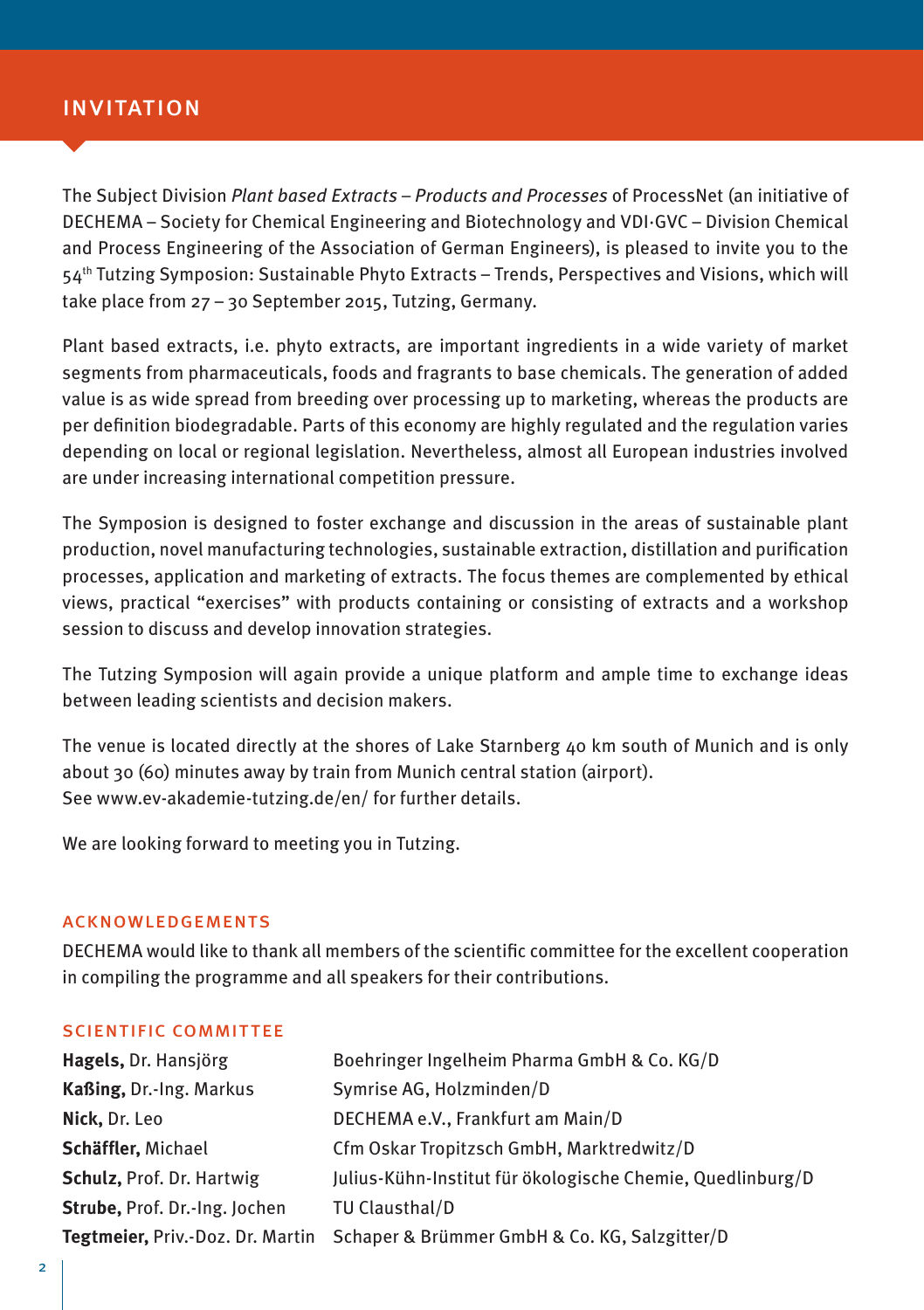# **Sunday, 27 September 2015**

| 16:00 | Registration                                                                                                                     |  |  |
|-------|----------------------------------------------------------------------------------------------------------------------------------|--|--|
| 18:00 | Dinner                                                                                                                           |  |  |
| 20:00 | <b>OPENING AND EVENING LECTURE</b><br><b>Plant breeding</b><br>R. Birner, University of Hohenheim, Stuttgart/D (to be confirmed) |  |  |
| 21:00 | Get-together at the parlours of the Castle<br>Drinks and wine on self-paid basis                                                 |  |  |

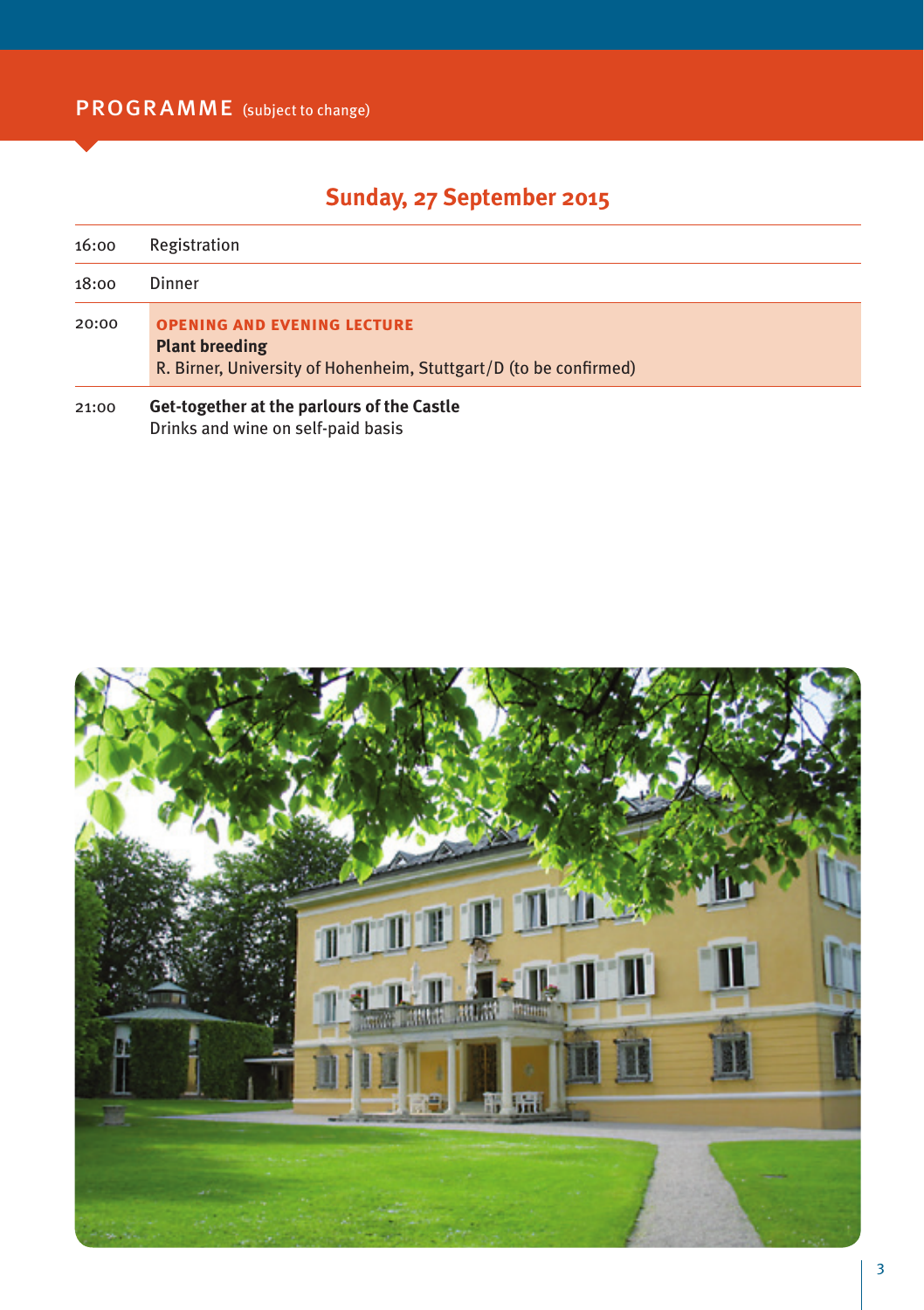# **Monday, 28 September 2015**

| 08:00 | <b>Breakfast</b>                                                                                                                                                                        |  |
|-------|-----------------------------------------------------------------------------------------------------------------------------------------------------------------------------------------|--|
| 09:00 | <b>Welcome Address</b><br>M. Held, director of studies at Evangelische Akademie Tutzing/D                                                                                               |  |
|       | <b>SUSTAINABLE PLANT PRODUCTION</b>                                                                                                                                                     |  |
|       | Chair: H. Hagels, Boehringer Ingelheim Pharma GmbH & Co. KG/D                                                                                                                           |  |
| 09:05 | The Jaborandi project in Brazil: social strengthening, diversification and sustainability<br>T. Inhetvin, Deutsche Gesellschaft für Internationale Zusammenarbeit GmbH, Brasilia/BR     |  |
| 09:25 | Medicinal and aromatic plants in genebank collections – maintenance and research<br>U. Lohwasser, Leibniz Institute of Plant Genetics and Crop Plant Research (IPK), Stadt<br>Seeland/D |  |
| 09:45 | The controlled production of plant material for the phyto industry – chances and risks<br>A. Chaanin, VitaPlant AG, Uttwil/CH                                                           |  |
| 10:05 | <b>Discussion</b>                                                                                                                                                                       |  |
| 10:35 | Coffee Break                                                                                                                                                                            |  |
|       |                                                                                                                                                                                         |  |

## **Sustainable Plant Production**

*Chair: H. Schulz, Julius-Kühn-Institut für ökologische Chemie, Quedlinburg/D*

| 11:05 | Cultivation of medicinal plants, spice plants and energy crops in Germany -<br>current situation and future perspectives<br>B. Honermeier, University of Giessen/D |  |  |
|-------|--------------------------------------------------------------------------------------------------------------------------------------------------------------------|--|--|
| 11:25 | In vitro cultivation and bioreactor<br>A. Gerth, VITA 34 AG, Leipzig/D                                                                                             |  |  |
| 11:45 | LEDs: spectral opportunities to improve plant growth and quality<br>T. Dueck, Wageningen UR Glastuinbouw/NL                                                        |  |  |
| 12:05 | <b>Discussion</b>                                                                                                                                                  |  |  |
|       |                                                                                                                                                                    |  |  |

12:35 Lunch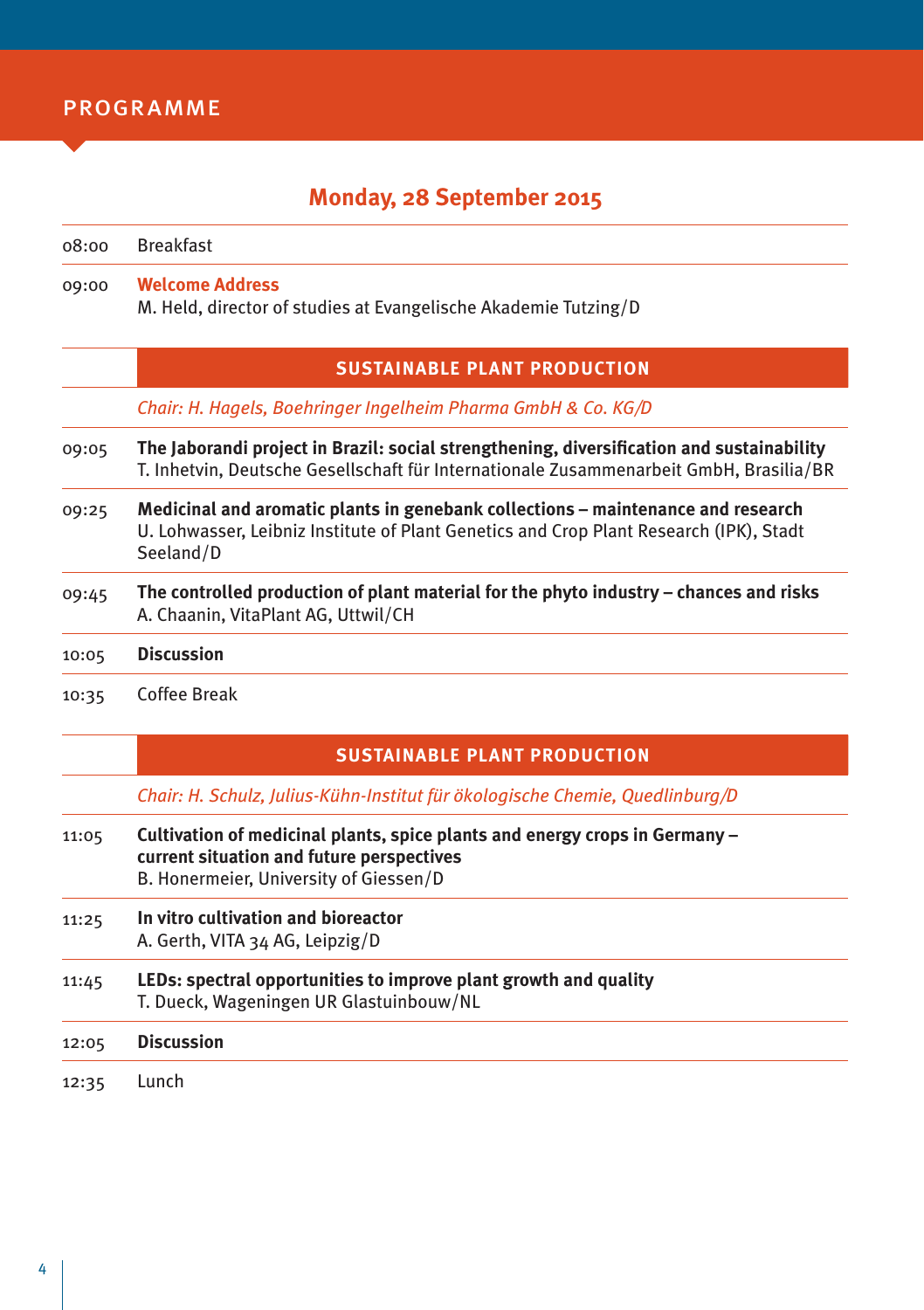# **Monday, 28 September 2015**

|       | <b>EXTRACTION, SUSTAINABLE EXTRACTION / DISTILLATION</b>                                                                                |  |  |
|-------|-----------------------------------------------------------------------------------------------------------------------------------------|--|--|
|       | Chair: J. Strube, TU Clausthal/D                                                                                                        |  |  |
| 14:30 | Domestication strategies of new crops including microprogation techniques<br>C. Schneider, Institut für Pflanzenkultur e.K., Schnega/D  |  |  |
| 14:50 | <b>Closed substance cycles: Cocoa</b><br>NN, Barry Callebaut                                                                            |  |  |
| 15:10 | <b>Discussion</b>                                                                                                                       |  |  |
| 15:40 | Coffee Break                                                                                                                            |  |  |
| 16:10 | Green extraction processes and solvents as tools for biorefinery<br>F. Chemat, Université d'Avignon/F                                   |  |  |
| 16:30 | The production of homoeopathic mother tinctures from fresh plant materials<br>M. Thöle, DHU, Karlsruhe/D                                |  |  |
| 16:50 | <b>Discussion</b>                                                                                                                       |  |  |
| 17:20 | Dinner                                                                                                                                  |  |  |
| 20:00 | <b>EVENING LECTURE</b><br>Plant and ecosystem reactions to increasing atmospheric CO <sub>2</sub><br>C. Müller, University of Giessen/D |  |  |
| 21:00 | Get-together at the parlours of the Castle                                                                                              |  |  |

Drinks and wine on self-paid basis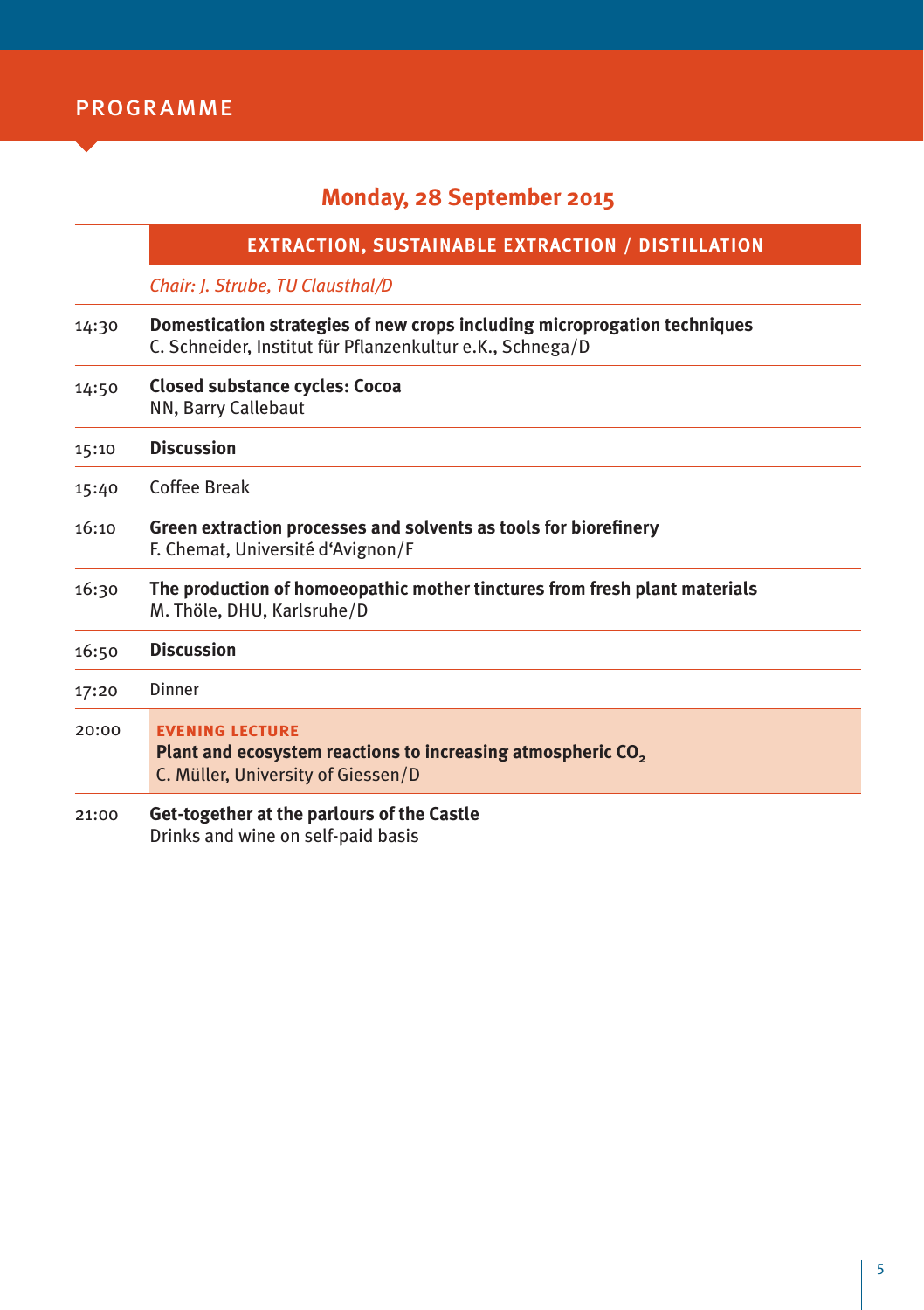## **Tuesday, 29 September 2015**

| 08:00 | <b>Breakfast</b>                                                                                                                  |  |  |
|-------|-----------------------------------------------------------------------------------------------------------------------------------|--|--|
|       | <b>APPLICATIONS OF EXTRACTS</b>                                                                                                   |  |  |
|       | Chair: M. Tegtmeier, Schaper & Brümmer GmbH & Co. KG, Salzgitter/D                                                                |  |  |
| 09:00 | Use of <i>in vitro</i> methods in efficacy testing of cosmetics<br>D. Petersohn, Henkel AG & Co. KGaA, Düsseldorf/D               |  |  |
| 09:20 | $CO2$ -extracts – valuable ingredients for cosmetics and dietary supplements<br>D. Gerard, Flavex Naturextrakte GmbH, Rehlingen/D |  |  |
| 09:40 | Standardized extracts from edible plants<br>P. Morazzoni, Indena S.p.A., Milan/I                                                  |  |  |
| 10:00 | <b>Discussion</b>                                                                                                                 |  |  |
| 10:30 | Coffee Break                                                                                                                      |  |  |
|       | <b>APPLICATIONS OF EXTRACTS</b>                                                                                                   |  |  |
|       | Chair: M. Kaßing, Symrise AG, Holzminden/D                                                                                        |  |  |
| 11:00 | <b>Valuable extractives from Nordic trees</b>                                                                                     |  |  |

- T. Holmbom, Separation Research Ltd., Turku/FIN
- 11:20 **Extraction and purification of botanicals in continuous large scale** K. van Belleghem, Ajinomoto OmniChem N.V., Wetteren/B
- 11:40 **How to best regulate herbal medicinal products in Europe** H. Cranz, Association of the European Self-Medication Industry, Brussels/B

| 12:00 Discussion |
|------------------|
| 12:30 Lunch      |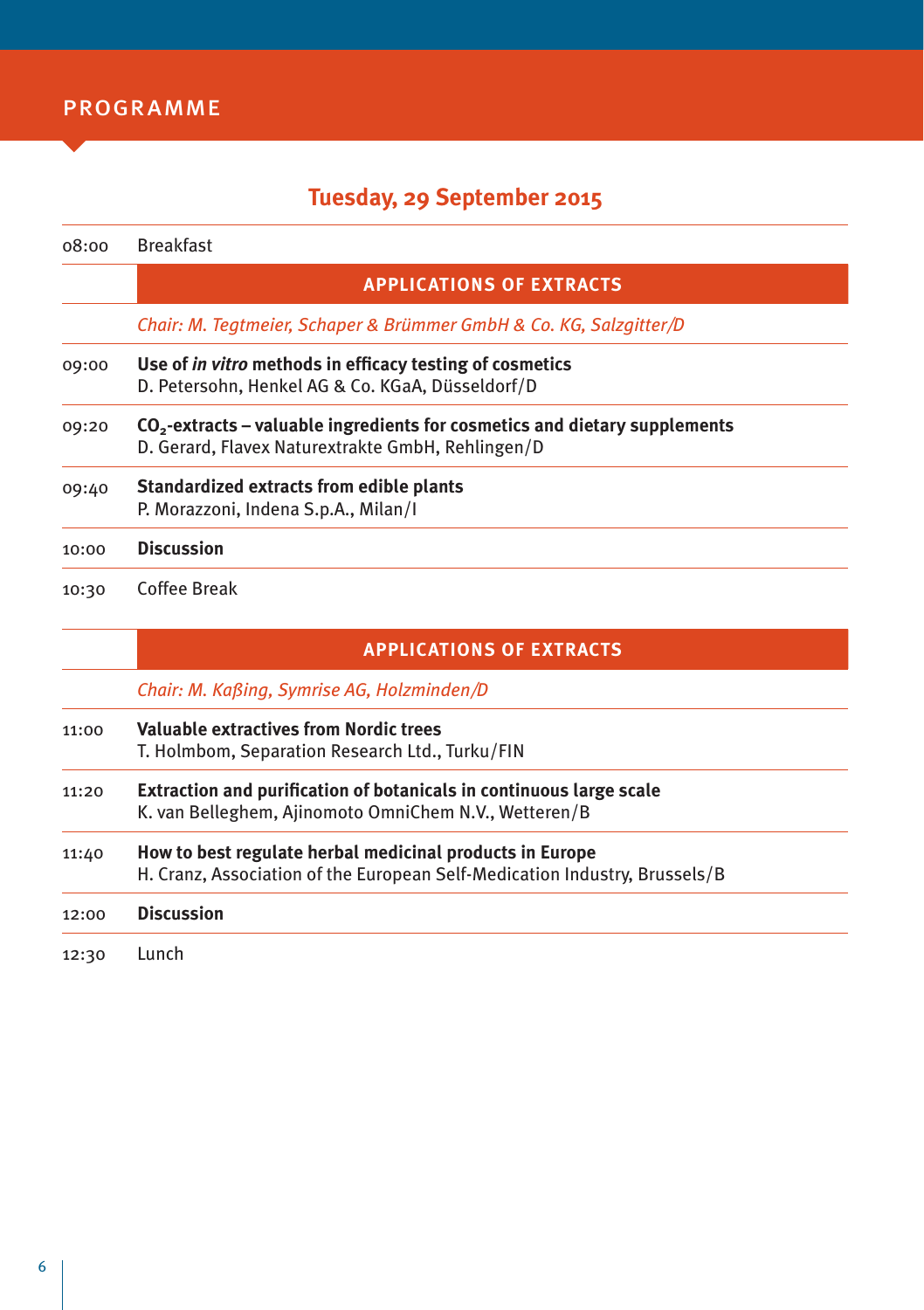## **Tuesday, 29 September 2015**

| 14:30 | <b>PARALLEL WORKSHOPS</b>                                                                          |                                                                                                                                                                                    |  |
|-------|----------------------------------------------------------------------------------------------------|------------------------------------------------------------------------------------------------------------------------------------------------------------------------------------|--|
|       | Chairs:                                                                                            | <b>WORKSHOP 1: Sustainable Plant Production</b><br>H. Hagels, Boehringer Ingelheim Pharma GmbH & Co. KG/D<br>H. Schulz, Julius-Kühn-Institut für ökologische Chemie, Quedlinburg/D |  |
|       | Chairs:                                                                                            | <b>WORKSHOP 2: Extraction, Sustainable Extraction / Distillation</b><br>M. Kaßing, Symrise AG, Holzminden/D<br>J. Strube, TU Clausthal/D                                           |  |
|       | Chairs:                                                                                            | <b>WORKSHOP 3: Applications of Extracts</b><br>M. Schäffler, Cfm Oskar Tropitzsch GmbH, Marktredwitz/D<br>M. Tegtmeier, Schaper & Brümmer GmbH & Co. KG, Salzgitter/D              |  |
| 16:30 | Coffee Break                                                                                       |                                                                                                                                                                                    |  |
| 17:00 | The use of herbal plants in spirit industry<br>T. Smaczny, Semper idem Underberg GmbH, Rheinberg/D |                                                                                                                                                                                    |  |
| 17:30 | <b>Discussion</b>                                                                                  |                                                                                                                                                                                    |  |
| 18:00 | Dinner and cordial testing                                                                         |                                                                                                                                                                                    |  |
| 21:00 | Get-together at the parlours of the Castle<br>Drinks and wine on self-paid basis                   |                                                                                                                                                                                    |  |

## **WORKSHOPS**

The workshops constitute an essential part of the Symposion. The goal is to work out the status of the respective topics and the needs for action in small groups of interdisciplinary experts. An open discussion of the participants with various experiences and views will offer a great chance to disclose significant and trend-setting perspectives.

Moderators will conduct the workshops by following a particular flow chart. They will summarise and present the results to the plenum on Wednesday, 30 September 2015, and the proposals will be discussed there.

**The workshops are obligatory (see online registration).**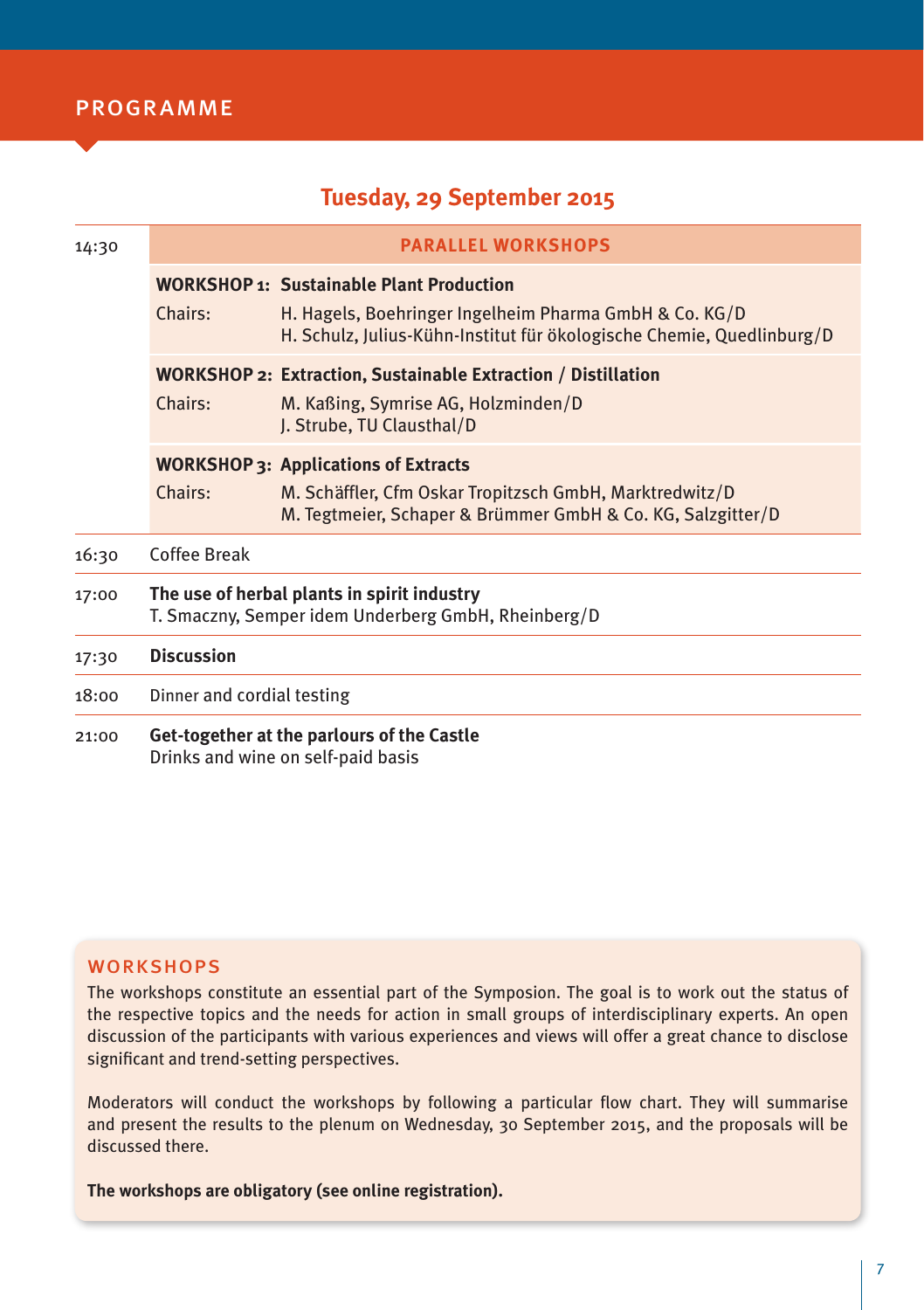## **Wednesday, 30 September 2015**

| 08:00 | <b>Breakfast</b>                                                                                                         |  |  |
|-------|--------------------------------------------------------------------------------------------------------------------------|--|--|
|       | <b>MARKETING PERSPECTIVES - LABELING, CERTIFICATION</b>                                                                  |  |  |
|       | Chair: M. Schäffler, Cfm Oskar Tropitzsch GmbH, Marktredwitz/D                                                           |  |  |
| 09:00 | Sustainable and certified vanilla from Madagascar: about values and value creation<br>C. Tenge, Symrise AG, Holzminden/D |  |  |
| 09:20 | Certification of natural skin care<br>S. Gehrig, WALA Heilmittel GmbH, Boll/D                                            |  |  |
| 09:40 | Forecasting the market development of phyto extracts<br>J. Grünwald, analyze & realize GmbH, Berlin/D                    |  |  |
| 10:00 | <b>Discussion</b>                                                                                                        |  |  |
| 10:30 | Coffee Break                                                                                                             |  |  |
| 11:00 | <b>PANEL DISCUSSION</b><br>Presentation of the results of the workshops and final discussion                             |  |  |
|       | <b>CLOSING REMARKS</b><br>Chair: J. Strube, TU Clausthal/D                                                               |  |  |
| 12:45 | Lunch                                                                                                                    |  |  |
| 14:00 | End of the Symposion                                                                                                     |  |  |

#### **speakers and chairs**

**Belleghem,** Kristof van Ajinomoto OmniChem N.V. Cooppallaan 92 9230 Wetteren Belgium

**Chaanin,** Dr. Amin VitaPlant AG R&D Agro Romanshornerstr. 39 8592 Uttwil Switzerland

**Chemat,** Prof. Farid Université d'Avignon GREEN (Groupe de Recherche en Eco-Extraction des produits Naturels) 33 rue Louis Pasteur 84000 Avignon France

**Cranz,** Dr. Hubertus Association of the European Self-Medication Industry (AESGP) 7 avenue de Tervuren 1040 Brussels Belgium

**Dueck,** Dr. Tom Wageningen UR Glastuinbouw Wageningen Campus, Gebouw 107 Droevendaalsesteeg 1 6708 PB Wageningen The Netherlands

**Gehrig,** Sven

WALA Heilmittel GmbH Pharmazeutisch wissenschaftliche Information Dorfstr. 1(B62) 73087 Boll Germany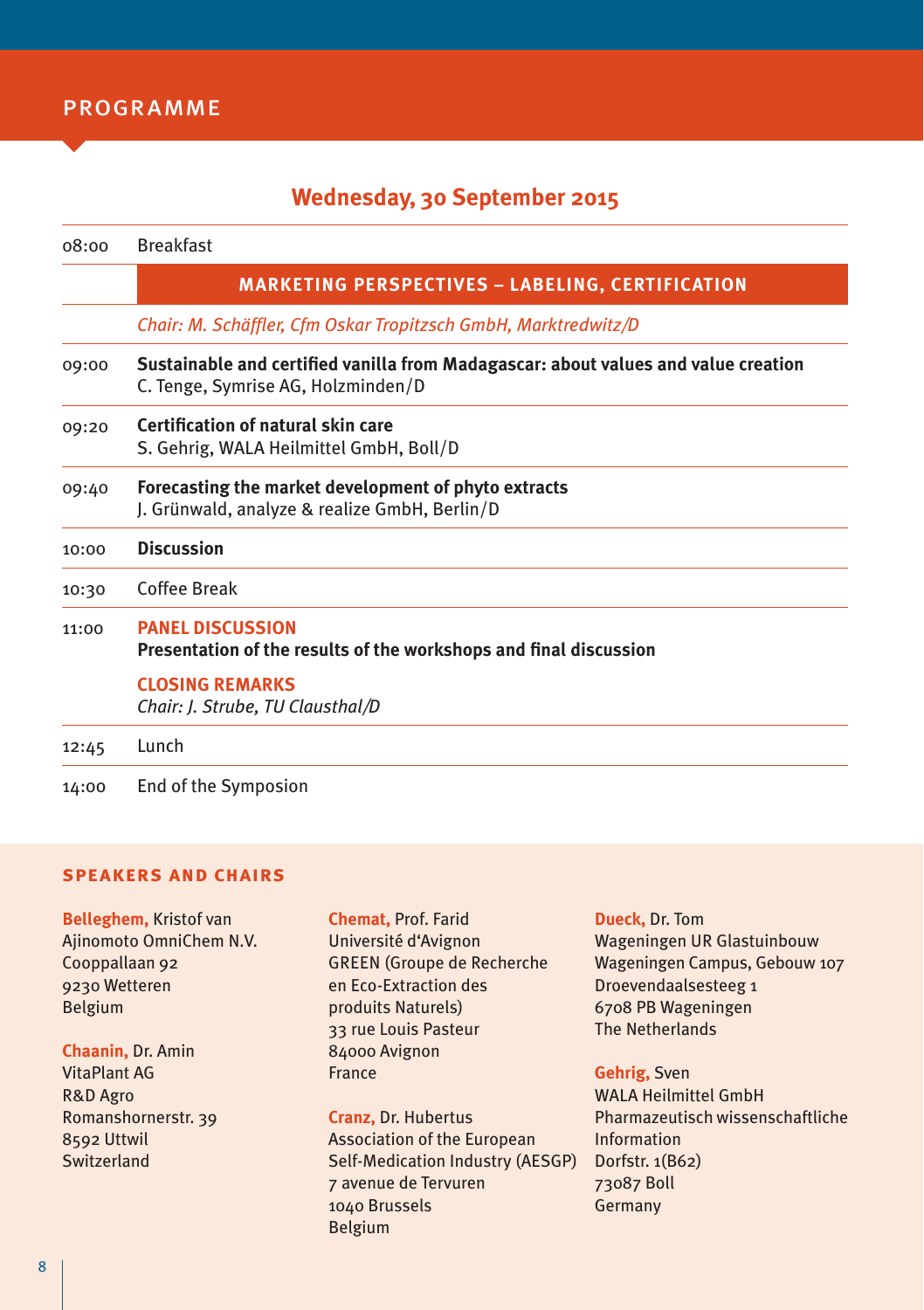## speakers and chairs

**Gerard,** Dr. Dieter Flavex Naturextrakte GmbH Nordstr. 7 66780 Rehlingen-Siersburg Germany

**Gerth,** Dr. André VITA 34 Aktiengesellschaft Deutscher Platz 5a 04103 Leipzig Germany

**Grünwald,** Dr. Jörg analyze & realize GmbH Waldseeweg 6, 13467 Berlin Germany

**Hagels,** Dr. Hansjörg Boehringer Ingelheim Pharma GmbH & Co. KG Binger Straße 173 55216 Ingelheim Germany

**Holmbom,** Thomas Separation Research Ltd. Porthaninkatu 3 20500 Turku Finland

**Honermeier,** Prof. Dr. habil. Bernd Universität Gießen Institut für Pflanzenbau und Pflanzenzüchtung I Biomedizinisches Forschungszentrum Seltersberg (BFS) Schubertstr. 81 35392 Gießen Germany

**Inhetvin,** Tomas Deutsche Gesellschaft für Internationale Zusammenarbeit GmbH c/o Fundacao Nacional do Indio SBS Quadra 02, Lote 14 70070-120 Brasilia D.F. Brasil

**Kaßing,** Dr.-Ing. Markus Symrise AG Research & Technology Ingredient Research Gebäude D202 Mühlenfeldstr 1 37603 Holzminden Germany

**Lohwasser,** Dr. Ulrike Leibniz-Institut für Pflanzengenetik und Kulturpflanzenforschung (IPK) Abt. Genbank Corrensstr. 3 06466 Gatersleben Germany

**Morazzoni,** Dr. Paolo Indena S.p.A. Viale Ortles 12 20139 Milan Italy

**Müller,** Prof. Dr. Christoph Universität Gießen Interdisziplinäres Forschungszentrum (IFZ) Institut für Pflanzenökologie Heinrich-Buff-Ring 26-32 35392 Gießen Germany

**Petersohn,** Dr. Dirk Henkel AG & Co. KGaA Henkel Beauty Care Henkelstr. 67 40191 Düsseldorf Germany

**Schäffler,** Michael Cfm Oskar Tropitzsch e.K. R&D - Business Development Waldershofer Str. 49-51 95615 Marktredwitz Germany

**Schneider,** Dr. Carolin Institut für Pflanzenkultur e.K. Solkau 2 29465 Schnega Germany

**Schulz,** Prof. Dr. Hartwig Julius-Kühn-Institut für ökologische Chemie Pflanzenanalytik & Vorratsschutz Erwin-Bauer-Str. 27 06484 Quedlinburg Germany

**Smaczny,** Prof. Dr. Theo Semper idem Underberg GmbH Hubert-Underberg-Allee 1 47495 Rheinberg Germany

**Strube,** Prof. Dr.-Ing. Jochen TU Clausthal Institut für Thermische Verfahrenstechnik Leibnizstr. 15 38678 Clausthal-Zellerfeld Germany

**Tegtmeier,** Priv.-Doz. Dr. Martin Schaper & Brümmer GmbH & Co. KG Bahnhofstr. 35 38259 Salzgitter Germany

**Tenge,** Clemens Symrise AG Global Competence Mühlenfeldstr. 1 37603 Holzminden Germany

**Thöle,** Dr. Marc Deutsche Homöopathie Union Ottostr. 24 76227 Karlsruhe Germany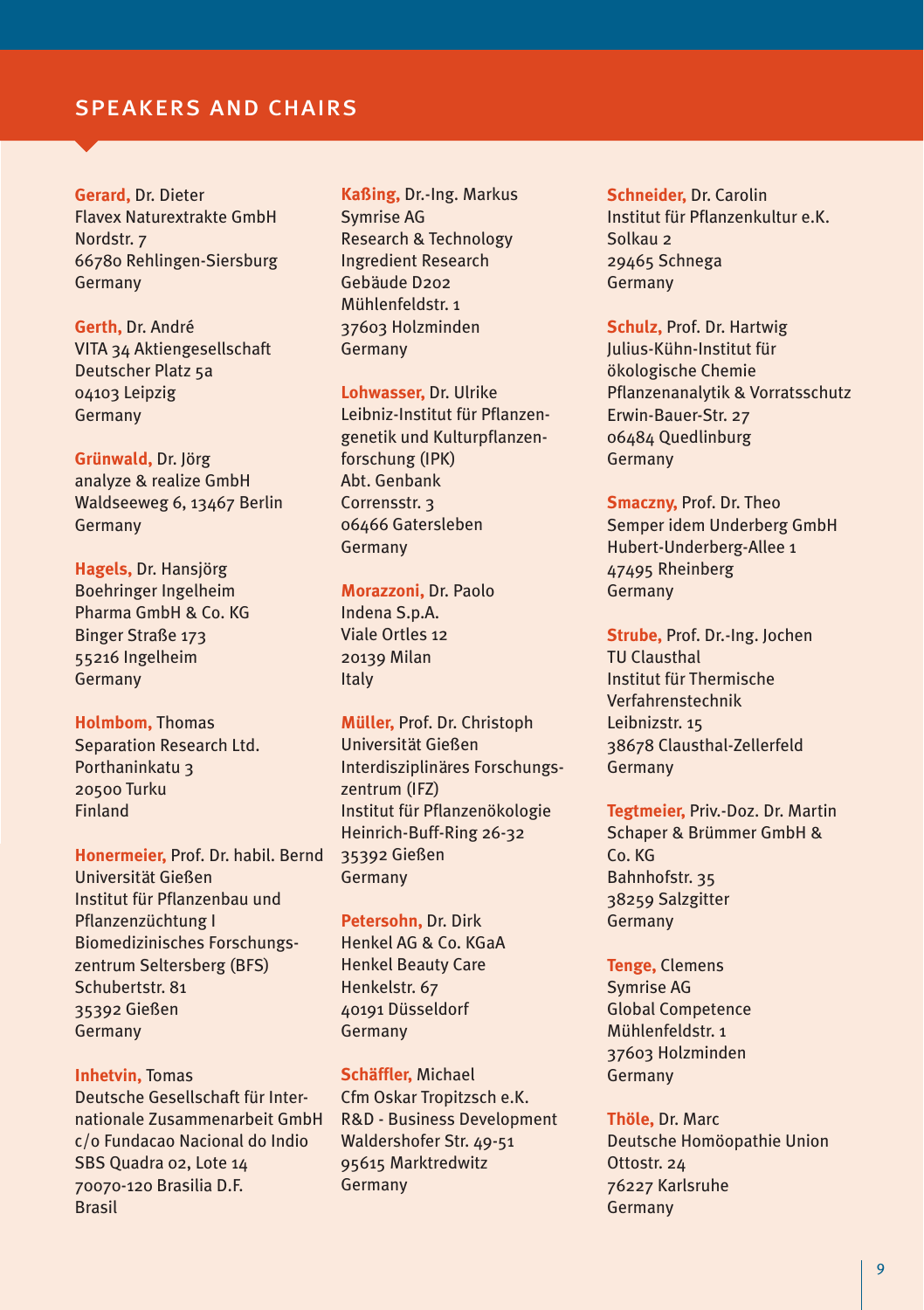## general information

#### registration fee\*)

| <b>Participant from:</b> | Member**           | Non-member     |
|--------------------------|--------------------|----------------|
| Academia                 | 365€               | 380€           |
| Industry                 | $615 \text{ } \in$ | $630 \epsilon$ |

\*) No VAT requested according to § 4.22 UStG

\*\*) Personal DECHEMA-member, VDI·GVC-member and EFC/EFCE passport holder, status proof required

The conference fee includes the list of participants and the book of abstracts.

#### fee for accommodation and meals

Accommodation at the Evangelische Akademie is **only possible for the whole duration of the Symposion**.

The costs of accommodation and full board at the Evangelische Akademie from 27 – 30 September 2015 are **450 €** (incl. VAT). All rooms are equipped with shower, toilet and telephone.

As the number of rooms is limited, some participants will be booked into hotels by congress secretariat in the vicinity of the Evangelische Akademie (room rates approx. 60  $\epsilon$  to 90  $\epsilon$  per night incl. breakfast). In this case, the participants will pay accommodation and breakfast at the hotel. All other meals and drinks can be obtained at the Evangelische Akademie for **160 €** (incl. 19% VAT) for the whole duration of the Symposion.

#### **REGISTRATION**

Please register online at: **www.dechema.de/tusy54**.

The capacity of the auditorium of the Evangelische Akademie is limited to 100 participants. In case of more than 100 registrations, limitations will be made according to the date of registration or according to the number of registrations made by a particular organisation.

Registration will be open as long as free capacity is available. Confirmation of registration will be sent on receipt of the online registration. Your name badge, the list of participants and the book of abstracts will be available upon arrival in Tutzing.

Due to organisational reasons we can only accept online registration and payment by credit card or EC card. We ask you for your understanding.

**Please note:** Publication deadline for the list of participants is **1 September 2015**. There is no guarantee that registrations received thereafter will appear in the list.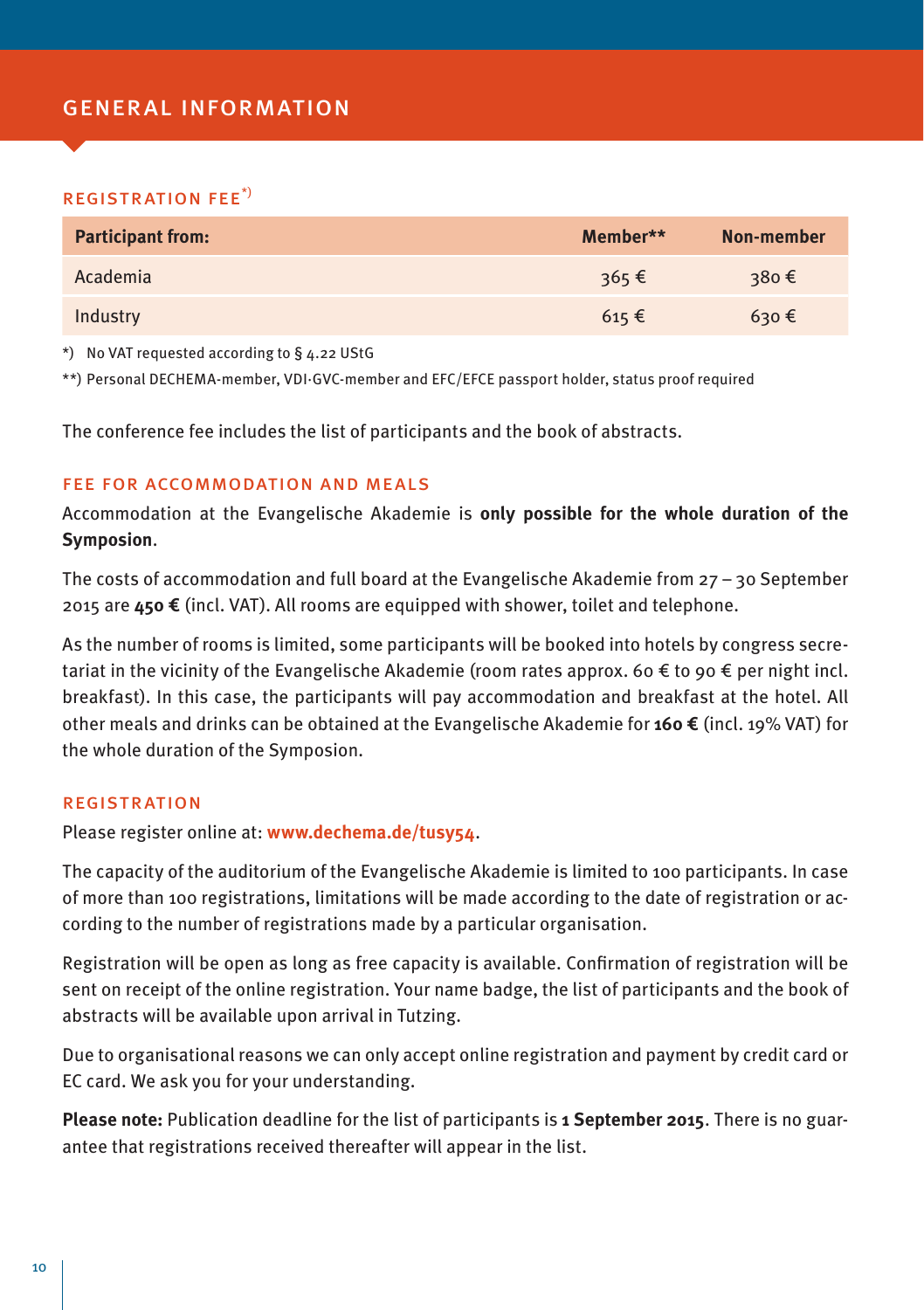## general information

#### cancellation and refunds

30 € administrative costs will be charged for cancellations made before. Thereafter 80% of the registration fee will be invoiced, however, the book of abstracts will be sent. Cancellation must be made in writing (letter, fax or e-mail).

Cancellations for meals and accommodation at the Evangelische Akademie can only be accepted by **14 August 2015**. After that date, the full amount will be charged if reserved rooms cannot be let to another participant.

If the event is cancelled by DECHEMA, the full fee will be refunded. Further claims for compensation are excluded.

#### venue

Auditorium of the Evangelische Akademie Schloss Tutzing Schlossstrasse 2-4 82324 Tutzing Germany

Phone: ++49 (0)8158 251-0 (conference office: extension -231) Fax: ++49 (0)8158 251-509 Internet: www.ev-akademie-tutzing.de

The conference office at the Evangelische Akademie is open from 27 September 2015 at 4 p.m. and during the whole Symposion.

### organiser and contact

DECHEMA e.V. Theodor-Heuss-Allee 25 60486 Frankfurt am Main Germany

Mrs Xueqing Wu Phone: ++49 (0)69 7564-152 Fax: ++49 (0)69 7564-304 E-mail: wu@dechema.de